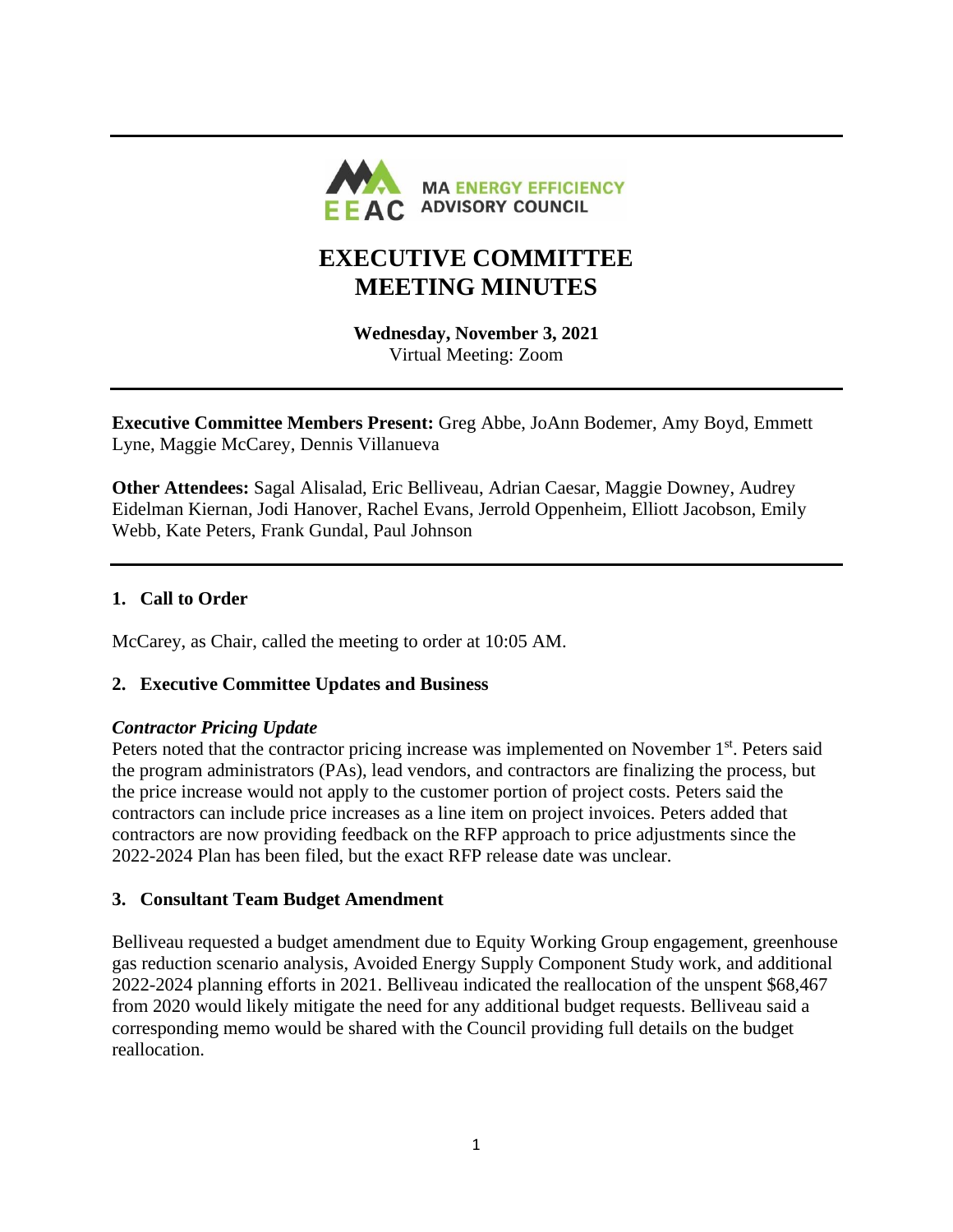McCarey requested that the C-Team provide the memo prior to the November Council meeting for Executive Committee review. McCarey said the Council would need to vote on the budget reallocation during the November Council meeting. Webb noted that the original 2021 C-Team workplan included the possibility of reallocating 2020 dollars back into 2021. Webb also noted that there would be no change to the overall 2021 Council budget request amount submitted to DPU, rather, the budget would be shifted from 2021 Operating Budget to the 2021 Consultant Team Budget. Additionally, this amendment would not change the total Consultant Team contract amount. McCarey asked that the difference between planned and projected 2021 hours is included in the memo. McCarey also asked that the Executive Committee provide feedback on the memo by November  $10^{th}$ .

## **4. 2022-2024 Three-Year Plan – Next Steps**

Evans announced that the Department of Public Utilities (DPU) issued a pre-filing statement with the overall procedural schedule for the 2022-2024 Plan. Evans said the PAs filed the 2022- 2024 Plan on November  $1<sup>st</sup>$ , and petitions to intervene are due on November  $2<sup>nd</sup>$ . Evans indicated there would be public hearings on December  $1<sup>st</sup>$  and  $2<sup>nd</sup>$  for the public to comment on the 2022-2024 Plan, followed by evidentiary hearings between December  $9<sup>th</sup>$  and  $15<sup>th</sup>$ , and extensive work for the PAs during the discovery process. Evans said the DPU has 90 days from the Plan filing date to issue a determination on the Plan. Hanover noted there would be Spanish interpretation at the public hearings. Evans also noted there are headings for filings in multiple languages.

McCarey said the Council has not submitted any other formal filings than the October Resolution, which is attached to the Plan. McCarey stated that the Department of Energy Resources (DOER) is an intervener, but Councilors are able to submit their own detailed public comment on the Plan separately. McCarey also said the C-Team is reviewing updated benefitcost models and Plan data tables to ensure alignment with the final 2022-2024 Term Sheet numbers.

## **5. Mass Save Program Update – Implementation Efforts During COVID-19**

Lyne reported that there were no new COVID-19 cases among contractors, but contractor safety protocols and collaboration with health experts would continue. Lyne thanked DOER and the Office of the Attorney General for supporting implementation of the health and safety protocols.

Johnson asked if vaccinations would be made mandatory for implementation contractors. Gundal indicated Bob Lawrence, who has led COVID-19 safety protocol efforts, and the PAs would provide an update once they review federal vaccination requirements.

#### **6. November 17 th EEAC Meeting –Agenda Finalization**

McCarey indicated the November  $17<sup>th</sup>$  Council meeting would include planning for the Complementary and Alternative Implementation Models Working Group, updates on 2022-2024 Plan proceedings, Mixed Income Protocol discussion, and votes on the Cape Light Compact mid-term modification and 2021 C-Team budget amendment.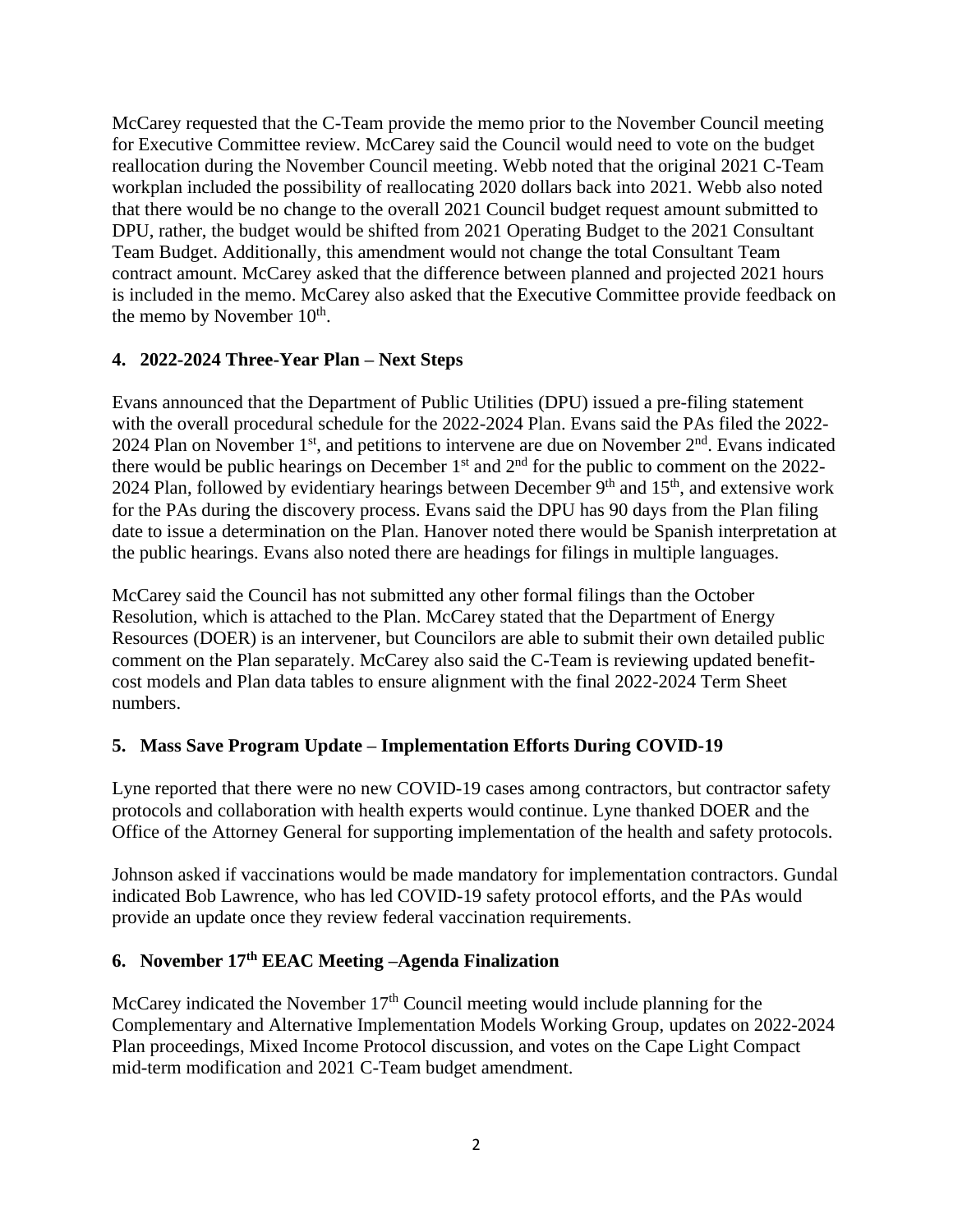Abbe understood that the past few months have been focused on the 2022-2024 Plan, but thought an update on 2019-2021 Plan progress would be appropriate. McCarey asked if the PAs could provide a 2021 Q3 update and year-end projections during the November Council meeting. Lyne said QA/QC would be in progress, but performance updates through Q3 and high-level year-end forecasts could be provided.

Boyd asked for clarity on the Complementary and Alternative Implementation Model Working Group. McCarey said this was in reference to Arcate's motion during the July 28<sup>th</sup> Special Council meeting to set up a working group for the Council to develop recommendations for alternative program implementation models and report its findings in 2022. Boyd asked if the Executive Committee or DOER should recommend a process for establishing the working group, or if Council should provide input. McCarey said the Executive Committee should draft a charter for the working group, then get feedback from the Council.

Downey indicated that Cape Light Compact does not have bandwidth to participate in all working groups given the 2022-2024 Plan will require substantial effort to deliver. Downey said the Equity Working Group was effective and meaningful, but more staff would be needed if the proposed working group would be as intensive. McCarey replied that the framework and deliverables for the working group still needed to be fleshed out.

Villanueva commented that the working group may need a higher meeting frequency at the beginning to accelerate work. Villanueva also thought the working group would be C&I focused. McCarey said the C&I Working Group was agreed to in the 2022-2024 Plan separately from Arcate's motion to establish the working group on alternative program implementation models. McCarey quoted Arcate's July 28<sup>th</sup> motion to, "have the Council review and evaluate complementary and alternative implementation models, including third-party implementation of program areas such as heat pumps and C&I deep energy retrofits, to help achieve the Commonwealth's decarbonization targets, and issue its findings in 2022 to inform the out years of the 2022-2024 Plan and the work of the Massachusetts Clean Heat Commission.". McCarey said Arcate's motion does not stipulate a working group for researching complementary and alternative implementation models. Villanueva suggested the C&I Working Group could investigate alternative implementation models. McCarey added that work to identify alternative program funding sources could also fit into this. McCarey, to Downey's point, recommended that the goals from Arcate's motion are narrowed down to determine best approach.

Johnson disagreed that PA bandwidth should be a concern, since the PAs would not be heavily involved in researching complementary and alternative implementation models. Johnson anticipated the potential working group would report on successful third-party implementation models in other states. Johnson believed this research exercise would be interesting, as the goal is not to abandon utilities, but to explore better potential implementation models. McCarey sensed a general consensus that a working group focused on alternative program implementation models might not be necessary, so Arcate's motion and the Executive Committee's general stance should be included in the November Council meeting agenda. Johnson thought there would be volunteers to perform the research in alternative implementation models. McCarey said if Councilors volunteered, that would essentially constitute a working group, so the full Council should discuss the appropriate approach.